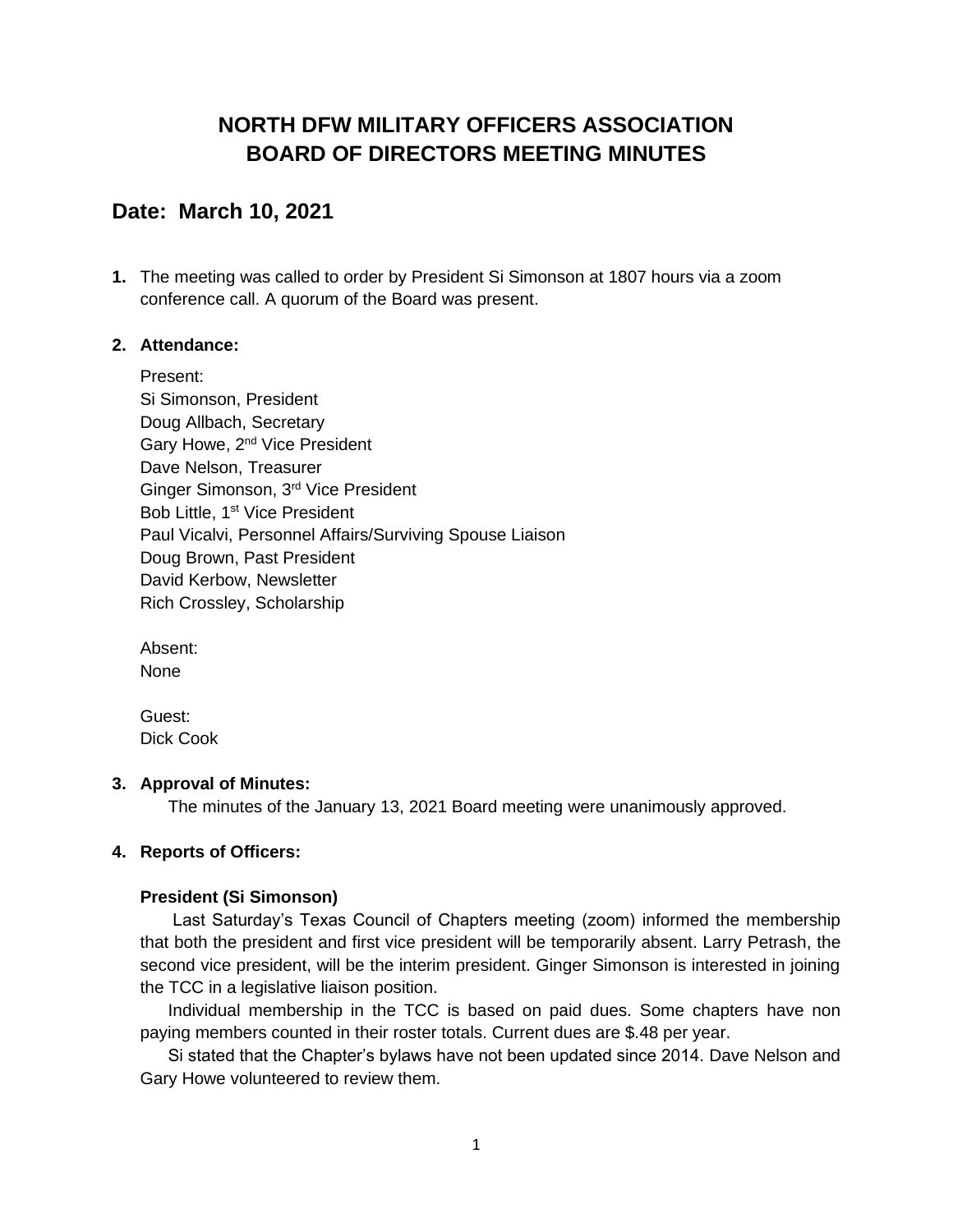#### **1 st Vice President (Bob Little)**

The next Chapter meeting will be a zoom meeting on April  $14<sup>th</sup>$ . No speaker is currently scheduled.

The next Chapter dinner meeting will be in June and could be in person.

#### **2 nd Vice President (Gary Howe)**

MOAA National Headquarters was notified of Chapter member Nelson Ringmacher's passing.

The Chapter membership roster has been reconciled with the national roster. An e-mail reminding members of delinquent dues will be sent.

#### **3 rd Vice President Legislative and Community Activities (Ginger Simonson)**

The state legislature is currently in session.

Various pieces of proposed state legislation were reviewed which will effect veterans.

TCC has had very little impact on state legislation in the past year, and will not lobby this year.

Ginger asked for permission to address legislative matters in the Chapters' name. All agreed to this proposal.

#### **Treasurer's Report (Dave Nelson)**

The Chapter's finances total \$18,383.85. \$5,790.10 is in the Chapter scholarship fund. There has been very little financial activity in the past year.

#### **Secretary's Report (Doug Allbach)**

Asked for and received approval for a scholarship fund donation in Nelson Ringmacher's name. Si stated that he had a point of contact for the Ringmaker family.

#### **Reports of Committees:**

#### **Scholarship/ROTC/JROTC (Rich Crossley)**

 Rich recommended that the 2021 JROTC scholarship be named after COL Ringmacher. The Board unanimously approved.

There are six JROTC certificates awarded. No medals are currently available.

#### **Newsletter Editor (David Kerbow)**

The deadline for newsletter articles is Sunday, March 14<sup>th</sup>. It will be published a week later.

#### **Public Relations (Vacant)**

No report.

#### **Personal Affairs/Surviving Spouse Liaison (Paul Vicalvi)**

Paul stated that he is available to conduct military funerals.